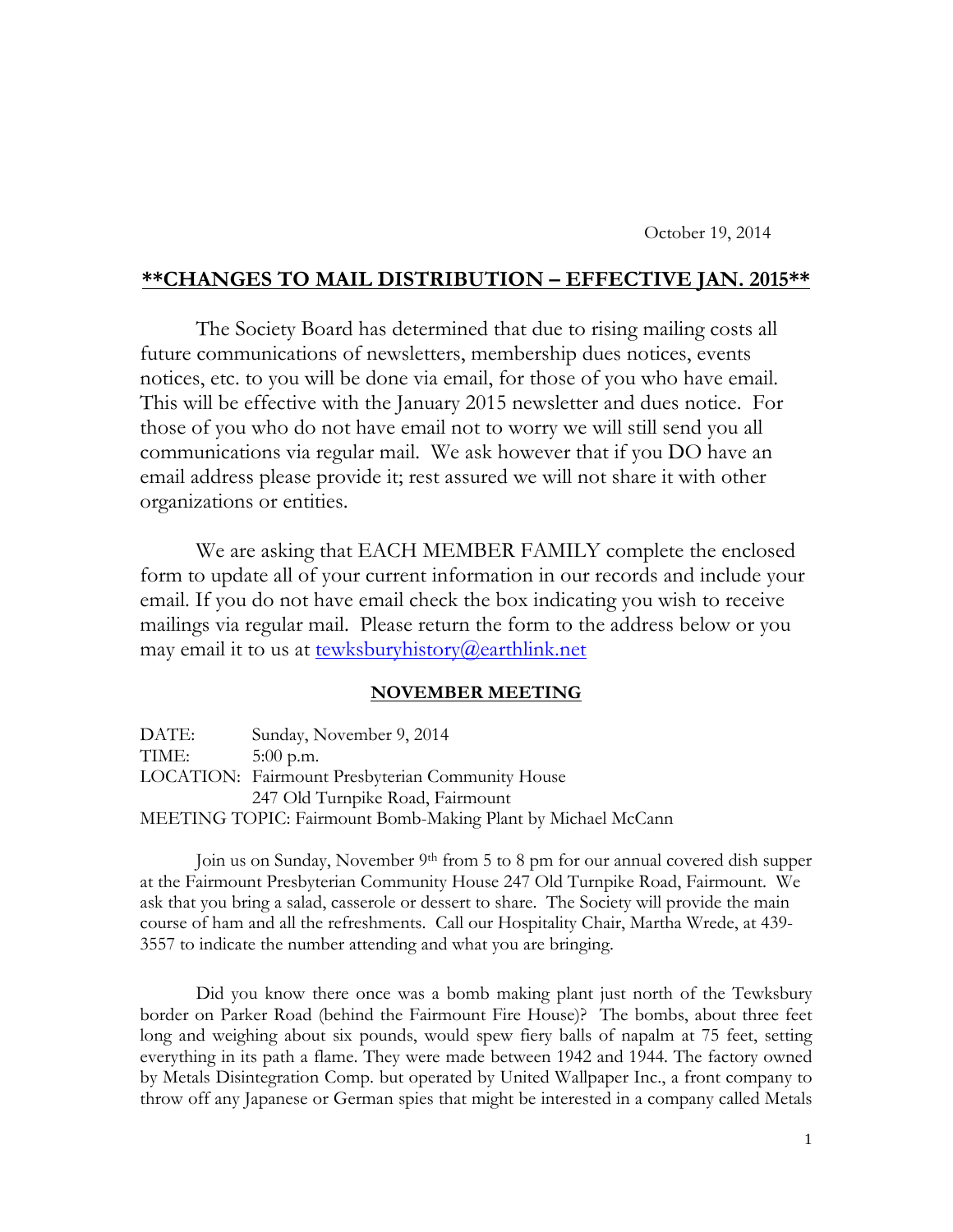Disintegration. The company operated 24-hours a day, seven days a week, building napalm bombs used to fire bomb Japanese cities. When the war ended, United Wallpaper was dissolved.

Robert M. Stokes was born and raised in Metuchen, NJ. He received his B.A. degree in American Studies from Rutgers University in New Brunswick in 1968 and a Juris Doctor degree from Columbia Law School in 1975. He is a Navy veteran of the Vietnam era conflict. He and his wife, Eileen, are the parents of three adult sons and have lived for the past 32 years in a 225 year old house in the Stephensburg section of Washington Township, Morris County. His interests include local history and historic preservation, furniture making, carving duck decoys and getting up to Kennebunk, Maine, where he and his wife have a home, when they can (but not much after the end of October.) Prior to his retirement he was an environmental, health and safety attorney for Hoechst Celanese Corporation, an international chemical and pharmaceutical company, for thirty years and specialized in governmental regulations affecting the manufacture of chemicals and pharmaceuticals.

#### **NOMINATING COMMITTEE**

We will choose 5 members from the Society to serve on the Nominating Committee at the November meeting. The person with the highest number of votes will serve as Chair. The Nominating Committee must select candidates for the offices of Vice-President and Treasurer for the 2015-2016 term.

## **HEADQUARTERS WORK DAYS**

| Saturday, November 22 | 9 am to 12 Noon |
|-----------------------|-----------------|
| Saturday, December 13 | 9 am to 12 Noon |

If you can lend a couple of hours we need you so stop by.

### **11th ANNUAL CHRISTMAS ANTIQUE SHOW**

Our 11th annual Christmas Antique Show will be held at the Old Turnpike School, Route 517, Fairmount, on Saturday, December 6<sup>th</sup> from 10 a.m. to 5 p.m. and Sunday, December 7<sup>th</sup> from 11 a.m. to 4 p.m. The management of this show consists of Ellen Katona and Bob Lutz. We are now enjoying our 11th year of successful shows with them for the Tewksbury Historical Society. This year's show, chaired by Lyn Rahenkamp, will have 55 quality dealers. The admission is \$8.00 per person or \$7.00 with card available from the Society or ad from the local paper.

We need volunteers to be porters to help our antique dealers move some of their wares into the school. Moderate lifting is required. You will be paid for your service. If you can lend a couple of hours please call Lyn at 908-236-2892.

The Society will again be having its own booth to sell antiques that have been donated to us. If you have any antiques you would like to donate to us to sell please call Headquarters at 908-832-6734 and leave a message. We'll reply and we'll also provide a letter acknowledging receipt.